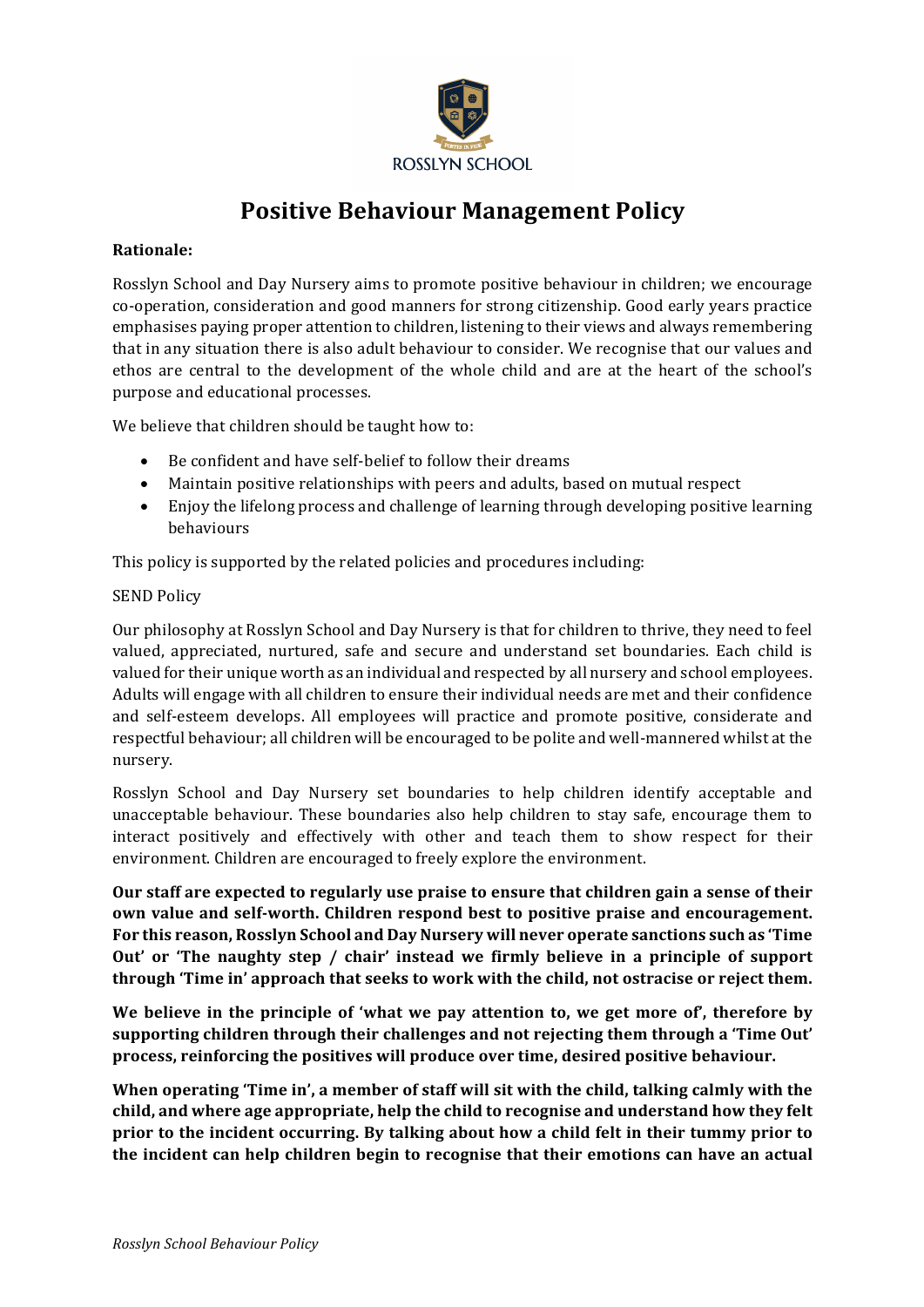# physical feeling, which in turn will help them to recognise for themselves when a situation is emerging.

Our school, nursery and its employees aim to:

- Identify and value the unique characteristics of all children and promote their individuality.
- Recognise that children exhibit challenging behaviour for a range of reasons; staff should seek first to understand the reason behind the behaviour.
- Promote self-control in all children, whilst acknowledging and recognising ages and stage of development.
- Encourage caring relationships where children are considerate of each other and their environment. Children will be encouraged to resolve differences in a caring manner.
- Provide a variety of group activities to foster the development of social skills, relationships and a positive sense of self. Examples of positive behaviour will be identified and praised.
- Value and practice a collaborative working relationship with parents/carers through sharing our approach to positive behaviour management encouraging consistency between home and nursery or school.
- Demonstrate value and respect for children behaving positively, whilst understanding that some challenging behaviour can be common in younger children, e.g. biting and grabbing.
- Take individual responsibility for promoting positive behaviour with all children.
- Implement a key person system in the nursery, encouraging employees to develop positive relationships with children and their families.
- Always see the child first and not the challenge.
- Refer issues relating to any concerns about individual children's behaviour to Behaviour Management Lead or other named person/s.
- Regularly consult with the children and involve them in decisions.
- Where there is an individual Behaviour Management Plan or an Education, Health and Care Plan (EHCP) in place, our staff will be following the recommendations outlined, making reasonable provisions yet still expecting high standards of behaviour (please refer to our SEND policy for more information).

At our school we use a range of positive behaviour management strategies. We are currently using a secure online point system (DOJO) to recognise good learning behaviours. At the beginning of each year, parents are sent and individual log on to allow them to view and track their child's DOJOs. Wherever possible staff should award points to the children who display positive behaviour and learning habits, such as for staying on task, persistence, working hard, completed homework, helping friends, etc.

When awarding a point, the staff will ensure that praise is specific and personal to a learner to help them identify what they have done well and next steps. Occasionally, staff may award multiple or whole class rewards, however, praise should be made clear and specific to the individual pupils too.

Class DOJO communicates to parents the positive aspects of the school day and creates a dialogue between pupil and parent by points and comments being visible to parents through an app.

# Children are also given praise on individual and group basis through:

- Non-verbal gestures (smiles, thumbs up) and verbal praise.
- Positive marking of work and constructive feedback on future improvement (see Curriculum Policy).
- Showing / sharing good work with other pupils in a class.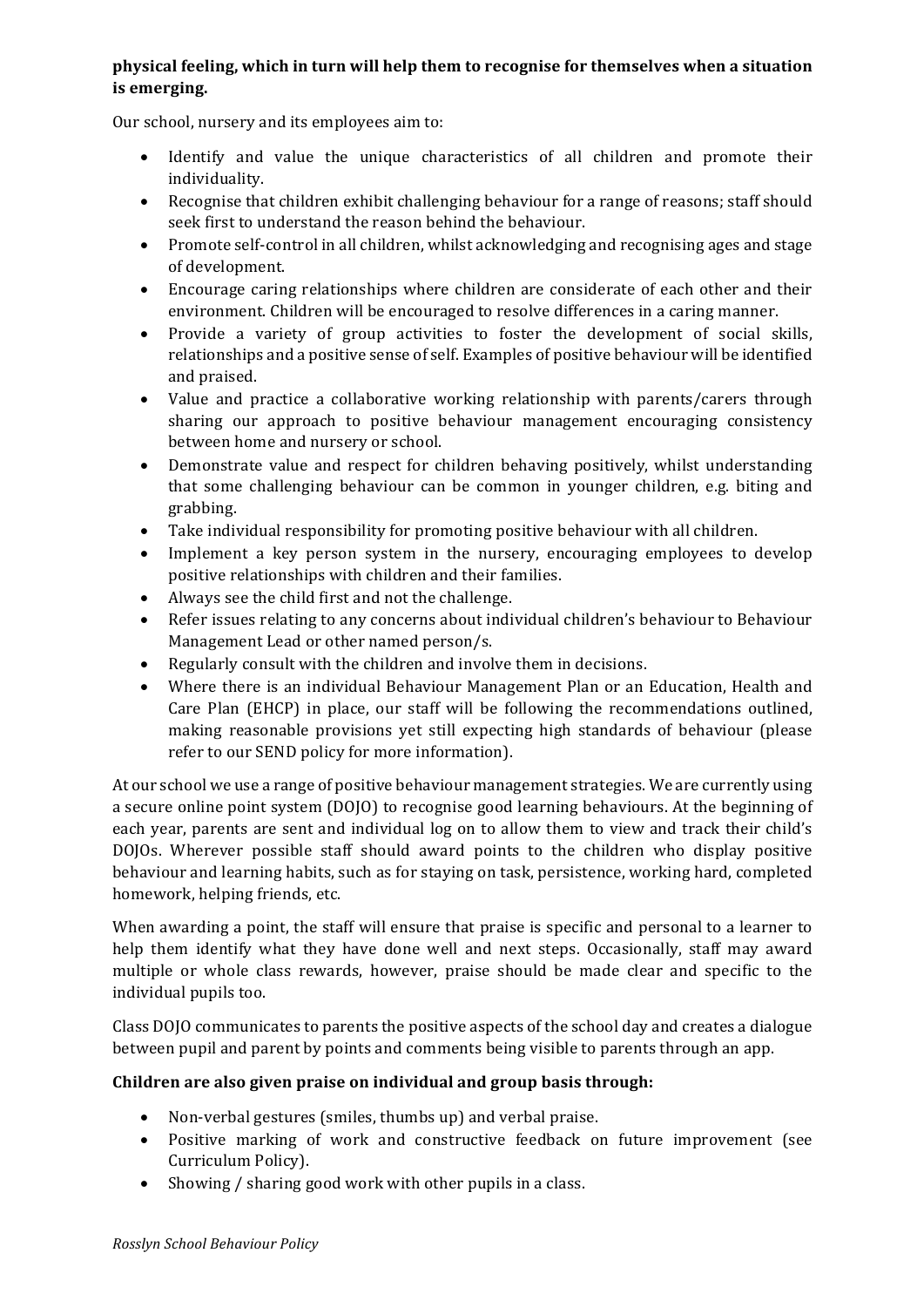- Making prominent displays of pupils' work in classrooms and around the school
- School Council chosen by the pupils to speak for the pupils and to be a positive role model in representing the school.
- House points are used to reward whole groups for large scale competitions and celebrations such as sports day.
- The house system encourages the pupils to work together for a common goal displaying positive behaviour and collaboration
- Termly celebration assemblies recognising outstanding achievement and behaviour

## At School, the adults will do the following to promote positive learning behaviour:

- Adults will not use overly emotional words to describe behaviour such as 'terrible' or 'disgusting'. Adults will describe the behaviour and the impact on the child and others, e.g. 'You called X ... and that made X feel very upset. We do not call names in Rosslyn. You will need to ...'
- Teaching staff will start lessons promptly and punctually non-planned periods of time lead to misbehaviour
- Have a clear seating plan for lessons / assemblies and lunch times that are reviewed regularly and adapted or changed whenever necessary to ensure positive behaviour relationships are maintained at all times
- Teaching staff will do their outmost to ensure that the lessons are engaging, challenging with a sense of purpose for all pupils no matter their starting point
- Adults will insist on the children using their manners when addressing teachers and other staff as a matter of respect and curtesy, e.g. 'Mr', 'Mrs', 'Miss' followed by the last name. Likewise, adults will use children's first names and greet the children with 'Good morning / good afternoon'.
- Adults will ensure that children enter and exit classrooms and move around the school quietly and orderly to help create a calm atmosphere.
- Adults will frequently re-visit behaviour expectations with the pupils; reinforce the sanctions and offer praise in a fair and consistent manner.

Employees are informed of any legislation linked to behaviour management and the school and nursery implement appropriate behaviour management practices. Policies and procedures are updated in line with government and industry best practice recommendations. Although in the first instance behaviour management issues are referred to Behaviour Management Lead, or named person within the school and nursery, when appropriate, outside agencies are also involved to ensure expert advice is sought and implemented. Our school and nursery ensure that all relevant parties such as parents / carers, health professionals etc. area included and involved in the process as appropriate.

The nursery and school ensure that key members of staff attend relevant training on behaviour management and that any relevant information is disseminated throughout the organisation during team meetings and /or training days. Rosslyn School and Day Nursery expect that all the external / cover staff who work with the children read this policy, are clear on the school's expectations and are given the opportunity to ask questions for clarification before commencing their duties. Any external / agency staff are expected to follow the guidelines listed in this policy whilst working at the Rosslyn School and Day Nursery.

We appreciate that there are differences in acceptable behaviour between families and cultures and the nursery and school are respectful of this whilst promoting a consistent code of conduct within the setting. As expected, despite cultural and family differences, the safety and well being of all children is paramount therefore safeguarding children procedures will always take precedent.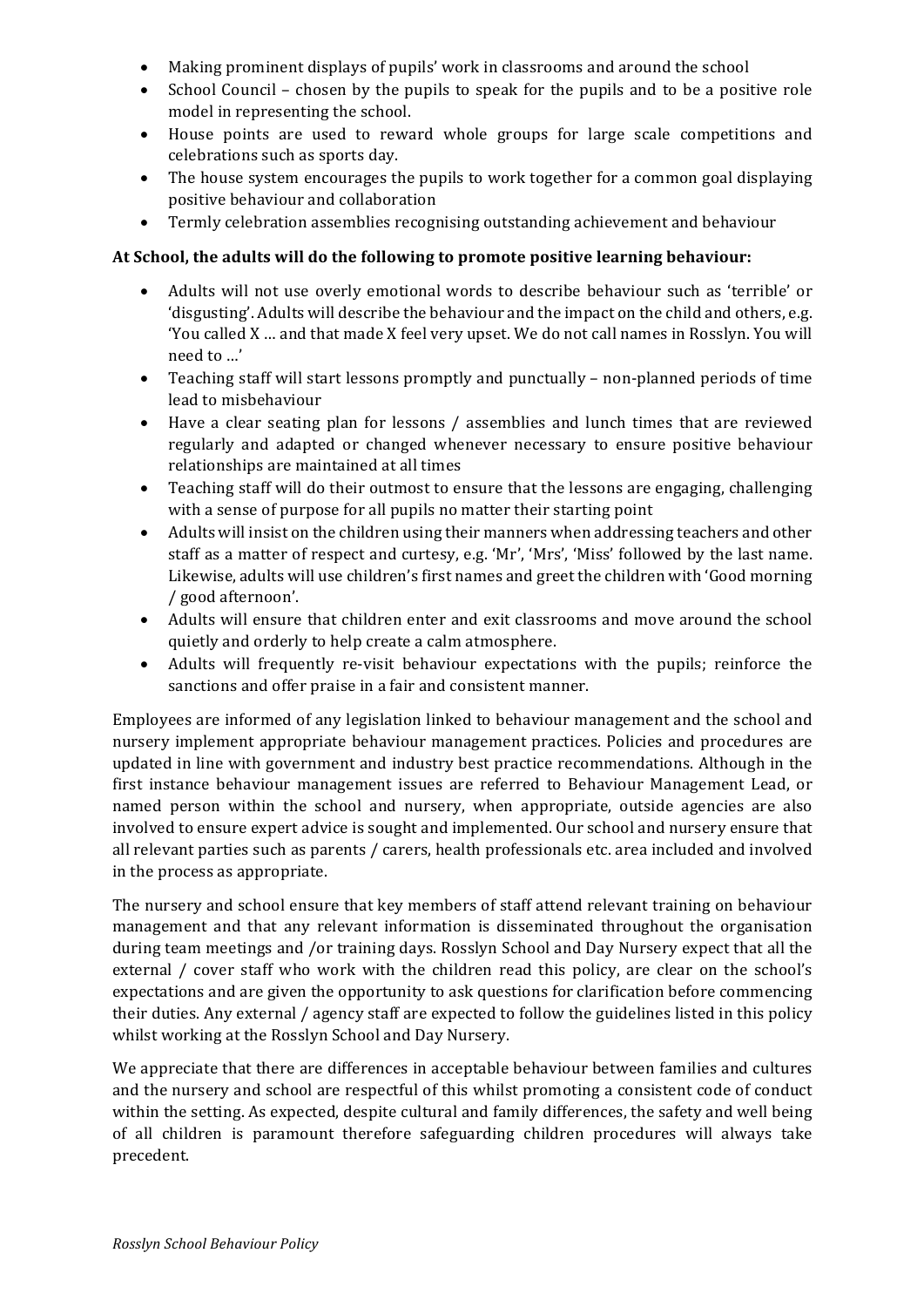#### **Managing unacceptable behaviour:**

- Positive respect for the child is always maintained. Staff will explain that the behaviour is unacceptable. If the behaviour involves another child a member of staff will immediately comfort the child who has been upset, reassuring them of their well-being and acknowledging the other child's behaviour was not acceptable.
- Our staff do not use any form of physical punishment as a method of dealing with unacceptable behaviour, nor do they raise their voices inappropriately. There may be times when staff need to implement the restraining procedure (see policy on physically restraining a child for the child's own safety). Corporal punishment by anyone is never acceptable and will not be tolerated at any time.
- Staff will always try to divert children's attention positively before conflict occurs. If there is conflict, or unacceptable behaviour does occur, the child will not be humiliated or isolated and staff will remain mindful of the child's individual circumstances, their level of development and any other contributing factors. Children will be supported in learning and understanding the meaning of the word sorry, in order that they can form caring friendships with one another.
- If a child demonstrates anti-social or unacceptable behaviour such as, bullying, physical abuse or destruction, this will be addressed by nursery and school staff and dealt with appropriately. Interventions may include talking through a child's behaviour and if the child is of the appropriate age and stage of development, to encourage them to apologise. Children may also be encouraged to display positive behaviour and concern for the other child, e.g. smiling, cuddling, sharing, etc.
- If a child sustains any physical injury or is distressed through another child's behaviour, parents / carers will be informed. The incident where a child has been distressed or hurt will be recorded on an incident or accident sheet. However, nursery and school staff will not disclose to the parent of the injured child the name of the child causing the injury or distress. The parents of the child who has inflicted the injury  $/$  distress and the parent  $/$ carer whose child has been hurt or distressed will both be informed of the incident. Parents / carers may wish to, or be requested to, discuss the specific incident and any general behaviour concerns.
- The nursery and school aim to work together with parents / carers to develop shared practices relating to behaviour management and to ensure there is consistency between home, school and / or nursery.
- The nursery and school recognise the importance of strong partnership with parents / carers and will involve parents / carers where there is any behavioural concern. Any behavioural plans are devised and implemented in partnership with parents, all information is treated in confidence and any concerns handled sensitively.
- The nursery and school encourage children to develop skills that allow them to communicate, negotiate and influence those around them in a positive manner. We encourage children to understand their own and other people's feelings.
- Staff will always try to seek opportunities to defuse situations and plan activities allowing children to release their feelings in an acceptable way. We understand that children do need time and space on their own and at times independent play and activities may be favoured.
- Biting and physical abuse is recorded on an incident / accident sheet and parents / carers are asked to read and sign it.
- If a child's behaviour involves aggression towards others, a risk assessment will be completed to identify ways in which the nursery and school will manage the safety of others.
- Rosslyn School and Day Nursery always endeavour to develop positive behaviour in children and takes into consideration the individual needs of each child.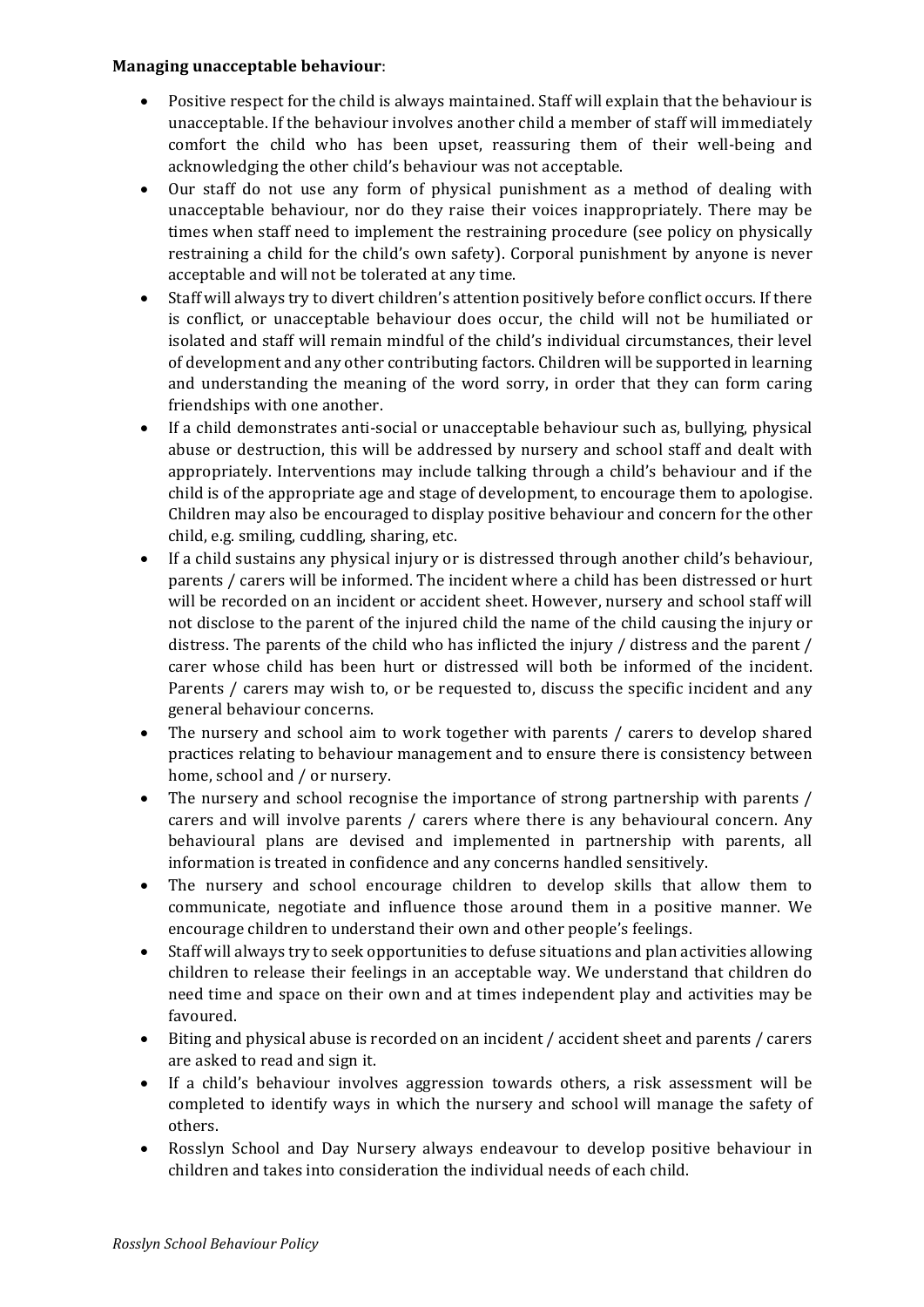In addition to the above, the school will implement the following scaled approach **when dealing with negative behaviour:** 

- A positive approach to inappropriate behaviour will be made by praising the desired behaviour of the children demonstrating good attitudes and clarifying the expectations for all children, e.g. 'Everyone should be putting their books away'
- The teacher will use non-verbal cues, proximity, questions, redirecting attention to the learning where possible.
- The teacher may choose to re-consider the seating plan to move a child to a different place within the class to help them to focus
- The child may be asked to miss some play time (not more than half of it) to reflect on what went wrong and to articulate how to modify behaviour and to complete missed work.
- The teacher will record any serious incidents in the Serious Behaviour Log.
- Once a pupil has 10 points taken off their DOJO account in a space of a week, the teacher will alert the pupil's parents via e-mail and send a child to a Senior member of staff at break / lunch to discuss their behaviour
- Once a pupil has 20 behaviour points taken off their DOJO account in a space of a week, a parent consultation meeting with a class teacher and Headteacher must take place the following week. Minutes of the meeting are typed up with the proposed action points / behavioural plans (Appendix 2) agreed between home and school within 48 hours of the meeting taking place
- Behaviour records are tracked and analysed over time to ensure all pupils and teachers receive appropriate support.

We assess the causes of poor behaviour and identify appropriate interventions to support the pupils in making positive choices. The assistance of external agencies / bodies will be sought where it is thought that specialist assistance may be necessary or beneficial or where patterns of behaviour give concern.

#### **Exclusion**

On rare occasions the school leadership team (Proprietor, Headteacher) based on the evidence given by Class teachers or other members of staff or electronic evidence such as computer logs or CCTV footage, may feel that the formal process should be activated to remove the child from the school temporarily. Exclusions will only take place when a child with long term misbehaviour is not responding to above strategies and learning of the other pupils is severely hindered, e.g.:

- Persistent use of abusive language where the child is aware of its meaning and impact
- Causing another child significant harm (including emotional, cyber including social media messages, shared images and physical harm)
- Physically assaulting a member of staff
- Causing permanent damage to the school building and property or when an incident of extreme seriousness has occurred and all parties need a short period to consider the best course of action.

At the time of exclusion, the pupil and parent will be invited to a reintegration meeting, where criteria of a phased return will be set down and an individual Behaviour plan and monitoring record will be mapped out between the school management committee, parent and pupil.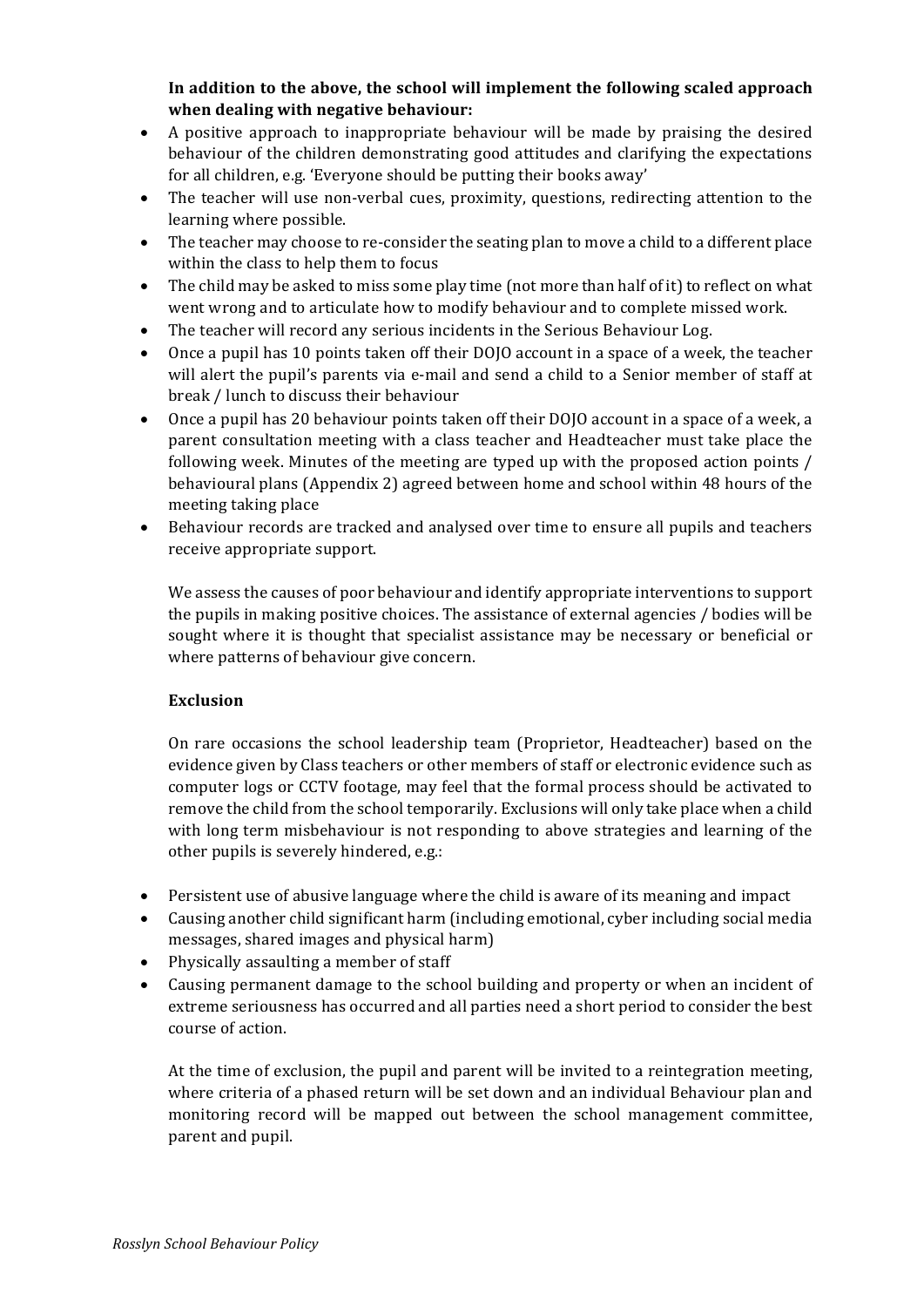| <b>Policy reviewed</b>     | February 2022        |  |
|----------------------------|----------------------|--|
| Reviewed on behalf of the  | Headteacher I. Jones |  |
| <b>Rosslyn School and</b>  |                      |  |
| Nursery by                 |                      |  |
| Date disseminated to staff | February 2022        |  |
| Date for next review       | February 2023        |  |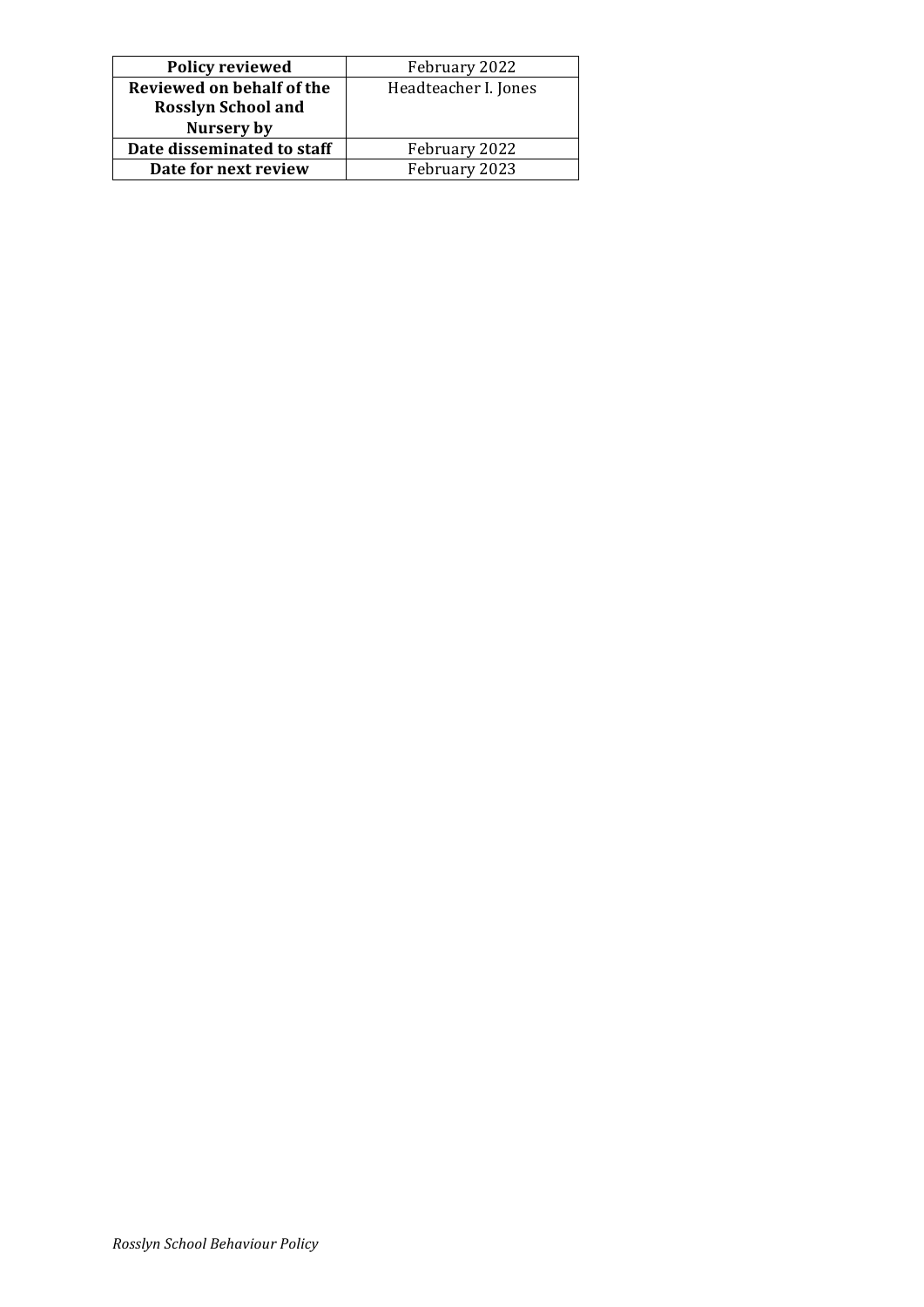| <b>Verbal Warning</b>          |                                                                                                                                                                                                                                                                                                            |                                                                                                                                     |  |  |  |
|--------------------------------|------------------------------------------------------------------------------------------------------------------------------------------------------------------------------------------------------------------------------------------------------------------------------------------------------------|-------------------------------------------------------------------------------------------------------------------------------------|--|--|--|
| <b>Sanction</b>                | <b>Behaviours</b>                                                                                                                                                                                                                                                                                          | Consequences                                                                                                                        |  |  |  |
| Low-level disruption           | Inadequate classwork<br>$\bullet$<br>Lateness to lesson<br>Shouting out / chatting in<br>class<br>Off task<br>$\bullet$<br>Littering                                                                                                                                                                       | 1 Behaviour Point / Rectify<br>1 Behaviour Point<br>1 Behaviour Point<br>1 Behaviour Point / Rectify<br>1 Behaviour Point / Rectify |  |  |  |
| <b>Middle Level Disruption</b> | Inappropriate Language<br>$\bullet$<br><b>Disrupting Learning</b><br>Refusal to follow a<br>request from a member<br>of staff.                                                                                                                                                                             | <b>5 Behaviour Points</b><br><b>5 Behaviour Points</b><br>5 Behaviour Points /<br>Rectify                                           |  |  |  |
| <b>Higher Level Disruption</b> | Rudeness, inappropriate<br>$\bullet$<br>behaviour, walking away<br>from or lying to a<br>member of staff.<br>$\bullet$<br>Rudeness, inappropriate<br>behaviour towards<br>- a<br>fellow pupil<br>Accessing<br>prohibited<br>$\bullet$<br>areas at break times or<br><b>lunch</b><br>Vandalism<br>$\bullet$ | <b>10 Behaviour Points</b><br><b>10 Behaviour Points</b><br><b>10 Behaviour Points</b><br><b>10 Behaviour Points</b>                |  |  |  |
|                                |                                                                                                                                                                                                                                                                                                            |                                                                                                                                     |  |  |  |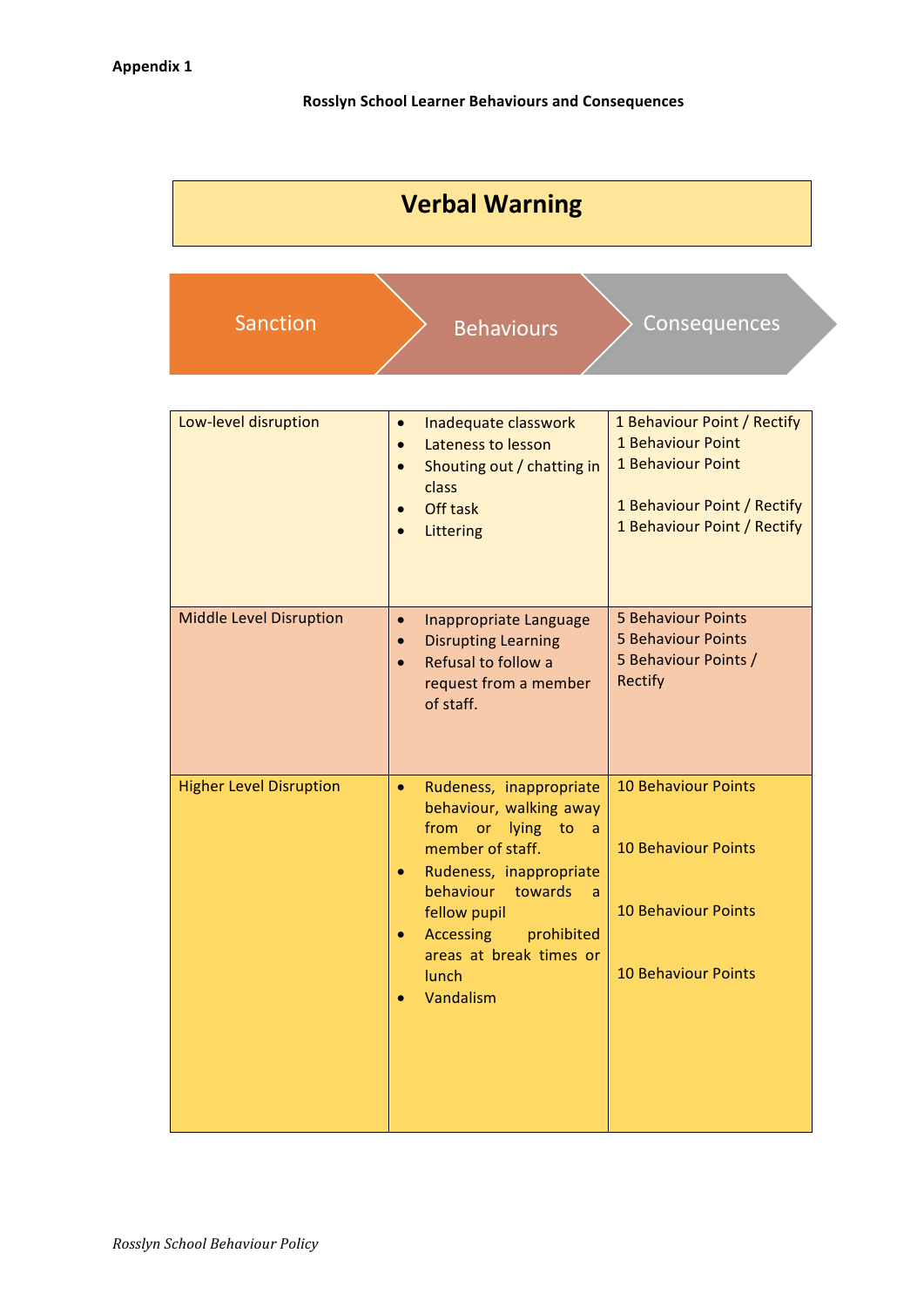# **Appendix 2**

| <b>BEHAVIOUR PLAN</b><br><b>PUPIL NAME:</b>                                      | CLASS: | <b>YEAR GROUP:</b>                                               |
|----------------------------------------------------------------------------------|--------|------------------------------------------------------------------|
| Date of birth:                                                                   |        | Medical conditions/needs:                                        |
| Date plan starts:                                                                |        | Staff working with the pupil:                                    |
| Date of next review:                                                             |        |                                                                  |
| <b>Challenging behaviour</b>                                                     |        | <b>Targets</b>                                                   |
| What does it look like?                                                          |        | What are we working towards?                                     |
| What triggers it?                                                                |        | How do we get there?                                             |
| <b>Strategies for positive behaviour</b>                                         |        | <b>Early warning signs</b>                                       |
| How do we maintain positive behavior?                                            |        | How do we prevent an incident?                                   |
| <b>Phrases to use</b><br>$\bullet$                                               |        | What to look out for<br>$\bullet$                                |
| <b>Rewards, motivators</b>                                                       |        | How to respond (reminders,<br>alternative environment)           |
| <b>Reactive strategies</b>                                                       |        | <b>Support after an incident</b>                                 |
| How do we diffuse the situation?                                                 |        | How do we help the pupil reflect and learn<br>from the incident? |
| What to do and what not to do                                                    |        | Is there anything that staff can learn about                     |
| <b>Phrases to use</b>                                                            |        | working with this pupil?                                         |
| <b>Calming techniques</b>                                                        |        |                                                                  |
| At what stage should another member of<br>staff be informed? Who should this be? |        |                                                                  |
| <b>Agreement:</b>                                                                |        |                                                                  |
| Parent name                                                                      |        | Staff name                                                       |
| Parent signature                                                                 |        | Staff signature                                                  |
| Date                                                                             |        | Date                                                             |